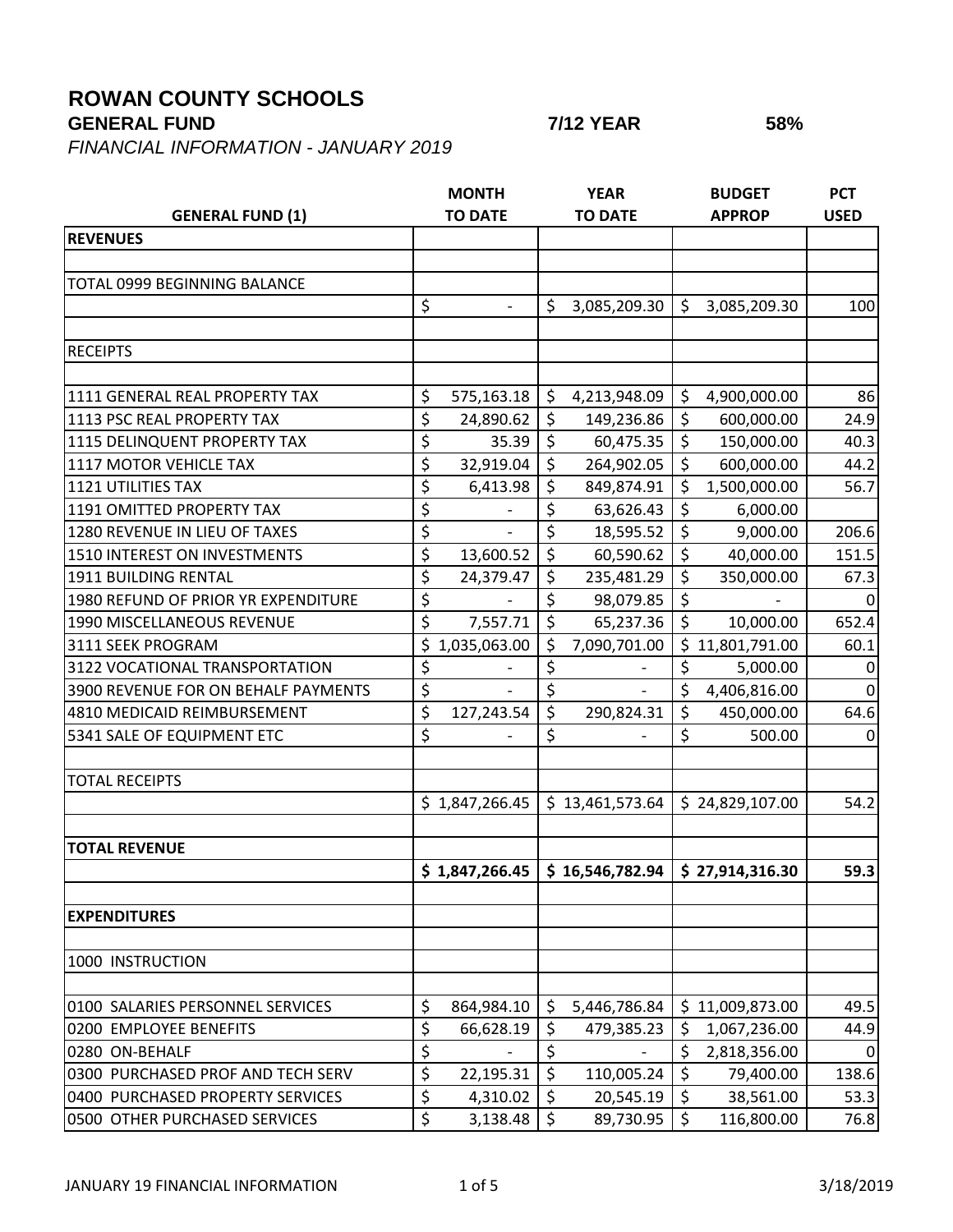|                                          |    | <b>MONTH</b>             |         | <b>YEAR</b>    |         | <b>BUDGET</b>   | <b>PCT</b>     |
|------------------------------------------|----|--------------------------|---------|----------------|---------|-----------------|----------------|
| <b>GENERAL FUND (1)</b>                  |    | <b>TO DATE</b>           |         | <b>TO DATE</b> |         | <b>APPROP</b>   | <b>USED</b>    |
| 0600 SUPPLIES                            | \$ | 3,981.90                 | $\zeta$ | 200,483.15     | \$      | 327,505.00      | 61.2           |
| 0700 PROPERTY                            | \$ | 3,441.19                 | $\zeta$ | 114,116.31     | \$      | 262,380.00      | 43.5           |
| 0800 DEBT SERVICE AND MISCELLANEOUS      | \$ | 59.25                    | \$      | 2,584.12       | \$      | 7,250.00        | 35.6           |
| TOTAL 1000 INSTRUCTION                   |    |                          |         |                |         |                 |                |
|                                          | \$ | 968,738.44               | $\zeta$ | 6,463,637.03   |         | \$15,727,361.00 | 41.1           |
| 2100 STUDENT SUPPORT SERVICES            |    |                          |         |                |         |                 |                |
| 0100 SALARIES PERSONNEL SERVICES         | \$ | 63,532.12                | $\zeta$ | 397,339.47     | \$      | 762,734.00      | 52.1           |
| 0200 EMPLOYEE BENEFITS                   | \$ | 8,793.62                 | $\zeta$ | 53,694.04      | \$      | 107,048.00      | 50.2           |
| 0280 ON-BEHALF                           | \$ |                          | \$      |                | \$      | 108,726.00      | 0              |
| 0300 PURCHASED PROF AND TECH SERV        | \$ | 717.00                   | $\zeta$ | 1,302.00       | \$      | 1,650.00        | 78.9           |
| 0500 OTHER PURCHASED SERVICES            | \$ | 294.54                   | $\zeta$ | 3,201.81       | \$      | 2,300.00        | 139.2          |
| 0600 SUPPLIES                            | \$ | 1,144.54                 | $\zeta$ | 35,639.89      | \$      | 21,400.00       | 166.5          |
| 0800 DEBT SERVICE AND MISCELLANEOUS      | \$ |                          | \$      |                | \$      | 150.00          | $\overline{0}$ |
| TOTAL 2100 STUDENT SUPPORT SERVICES      |    |                          |         |                |         |                 |                |
|                                          | \$ | 74,481.82                | $\zeta$ | 491,177.21     | \$      | 1,004,008.00    | 48.9           |
| 2200 INSTRUCTIONAL STAFF SUPP SERV       |    |                          |         |                |         |                 |                |
| 0100 SALARIES PERSONNEL SERVICES         | \$ | 19,253.66                | $\zeta$ | 156,141.61     | \$      | 304,884.00      | 51.2           |
| 0200 EMPLOYEE BENEFITS                   | \$ | 1,207.44                 | $\zeta$ | 12,900.62      | \$      | 16,672.00       | 77.4           |
| 0280 ON-BEHALF                           | \$ |                          | \$      |                | \$      | 87,105.00       | $\mathbf 0$    |
| 0300 PURCHASED PROF AND TECH SERV        | \$ |                          | \$      | 512.00         | \$      | 9,450.00        | 5.4            |
| 0500 OTHER PURCHASED SERVICES            | \$ | $\overline{\phantom{a}}$ | \$      | 264.60         | \$      | 3,500.00        | 7.6            |
| 0600 SUPPLIES                            | \$ | 208.80                   | $\zeta$ | 10,011.76      | \$      | 31,152.00       | 32.1           |
| 0700 PROPERTY                            | \$ | $\frac{1}{2}$            | \$      | $\blacksquare$ | \$      | 1,450.00        | $\overline{0}$ |
| TOTAL 2200 INSTRUCTIONAL STAFF SUPP SERV |    |                          |         |                |         |                 |                |
|                                          | \$ | 20,669.90                | $\zeta$ | 179,830.59     | $\zeta$ | 454,213.00      | 39.6           |
| 2300 DISTRICT ADMIN SUPPORT              |    |                          |         |                |         |                 |                |
| 0100 SALARIES PERSONNEL SERVICES         | \$ | 17,256.80                | \$      | 123,265.76     | \$      | 204,481.35      | 60.3           |
| 0200 EMPLOYEE BENEFITS                   | \$ | 15,129.49                | $\zeta$ | 99,286.21      | \$      | 190,180.00      | 52.2           |
| 0280 ON-BEHALF                           | \$ |                          | \$      |                | \$      | 204,875.00      | 0              |
| 0300 PURCHASED PROF AND TECH SERV        | \$ | 24,555.91                | $\zeta$ | 254,932.20     | \$      | 258,100.00      | 98.8           |
| 0400 PURCHASED PROPERTY SERVICES         | \$ | 2,320.68                 | $\zeta$ | 9,282.72       | \$      | 14,500.00       | 64             |
| 0500 OTHER PURCHASED SERVICES            | \$ | 1,208.43                 | \$      | 14,602.22      | \$      | 110,918.00      | 13.2           |
| 0600 SUPPLIES                            | \$ |                          | \$      | 657.60         | \$      | 5,500.00        | 12             |
| 0700 PROPERTY                            | \$ | $\overline{\phantom{a}}$ | \$      | 237.51         | \$      | 6,000.00        | 4              |
| TOTAL 2300 DISTRICT ADMIN SUPPORT        |    |                          |         |                |         |                 |                |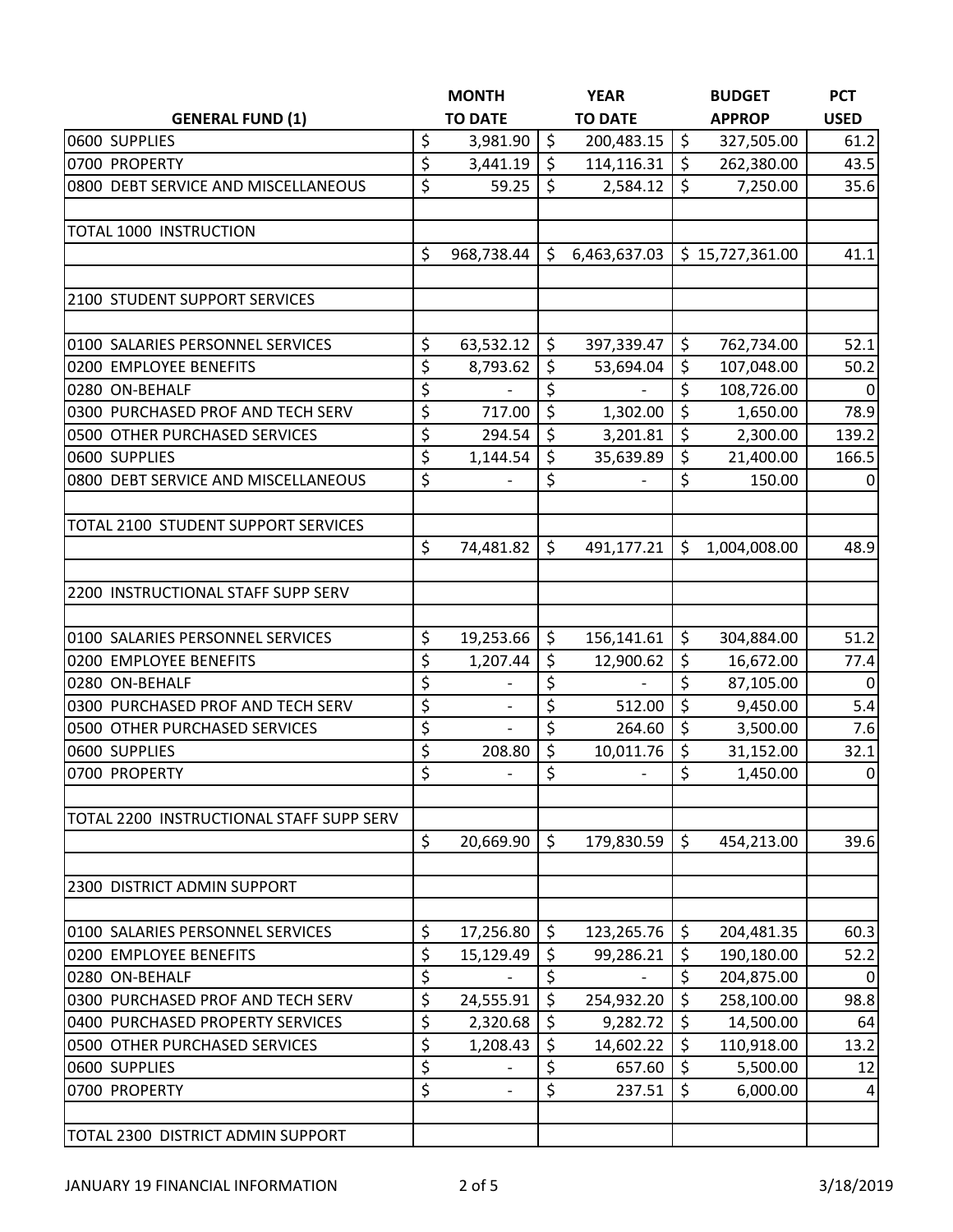| <b>GENERAL FUND (1)</b>                     |    | <b>MONTH</b><br><b>TO DATE</b> |              | <b>YEAR</b><br><b>TO DATE</b> |              | <b>BUDGET</b> | <b>PCT</b>     |
|---------------------------------------------|----|--------------------------------|--------------|-------------------------------|--------------|---------------|----------------|
|                                             |    |                                |              |                               |              | <b>APPROP</b> | <b>USED</b>    |
|                                             | \$ | 60,471.31                      | $\zeta$      | 502,264.22                    | \$           | 994,554.35    | 50.5           |
|                                             |    |                                |              |                               |              |               |                |
| 2400 SCHOOL ADMIN SUPPORT                   |    |                                |              |                               |              |               |                |
|                                             |    |                                |              |                               |              |               |                |
| 0100 SALARIES PERSONNEL SERVICES            | \$ | 63,913.18                      | $\zeta$      | 439,371.22                    | \$           | 764,477.00    | 57.5           |
| 0200 EMPLOYEE BENEFITS                      | \$ | 6,000.82                       | \$           | 39,744.67                     | \$           | 155,476.00    | 25.6           |
| 0280 ON-BEHALF                              | \$ | $\overline{\phantom{a}}$       | \$           | $\overline{\phantom{a}}$      | \$           | 214,659.00    | 0              |
| 0300 PURCHASED PROF AND TECH SERV           | \$ |                                | \$           | 631.68                        | \$           | 17,750.00     | 3.6            |
| 0400 PURCHASED PROPERTY SERVICES            | \$ | 2,058.02                       | $\zeta$      | 42,762.50                     | \$           | 40,736.00     | 105            |
| 0500 OTHER PURCHASED SERVICES               | \$ | 111.02                         | $\zeta$      | 1,132.64                      | \$           | 7,450.00      | 15.2           |
| 0600 SUPPLIES                               | \$ | 6,198.67                       | $\zeta$      | 25,187.87                     | \$           | 73,093.00     | 34.5           |
| 0700 PROPERTY                               | \$ |                                | \$           | 3,463.80                      | \$           | 4,378.00      | 79.1           |
| 0800 DEBT SERVICE AND MISCELLANEOUS         | \$ |                                | \$           |                               | \$           | 600.00        | $\overline{0}$ |
| 0840 CONTINGENCY                            | \$ | $\overline{\phantom{a}}$       | \$           | $\overline{\phantom{a}}$      | \$           | 714.00        | $\mathbf 0$    |
| TOTAL 2400 SCHOOL ADMIN SUPPORT             |    |                                |              |                               |              |               |                |
|                                             | \$ | 78,281.71                      | \$           | 552,294.38                    | $\mathsf{S}$ | 1,279,333.00  | 43.2           |
|                                             |    |                                |              |                               |              |               |                |
| 2500 BUSINESS SUPPORT SERVICES              |    |                                |              |                               |              |               |                |
| 0100 SALARIES PERSONNEL SERVICES            | \$ | 12,435.86                      | \$           | 87,736.22                     | \$           | 151,231.00    | 58             |
| 0200 EMPLOYEE BENEFITS                      | \$ | 2,415.24                       | $\zeta$      | 16,961.30                     | \$           | 29,271.00     | 58             |
| 0280 ON-BEHALF                              | \$ |                                | \$           |                               | \$           | 34,028.00     | 0              |
|                                             |    |                                |              |                               |              |               |                |
| TOTAL 2500 BUSINESS SUPPORT SERVICES        |    |                                |              |                               |              |               |                |
|                                             | \$ | 14,851.10                      | \$           | 104,697.52                    | \$           | 214,530.00    | 48.8           |
| 2600 PLANT OPERATIONS AND MAINTENANCE       |    |                                |              |                               |              |               |                |
|                                             |    |                                |              |                               |              |               |                |
| 0100 SALARIES PERSONNEL SERVICES            | \$ | 74,917.96                      | \$           | 463,982.22                    | \$           | 897,254.00    | 51.7           |
| 0200 EMPLOYEE BENEFITS                      | \$ | 21,019.53                      | \$           | 126,257.43                    | \$           | 204,844.00    | 61.6           |
| 0280 ON-BEHALF                              | \$ |                                | \$           |                               | \$           | 488,691.00    | $\overline{0}$ |
| 0300 PURCHASED PROF AND TECH SERV           | \$ | 28,534.49                      | \$           | 295,094.20                    | \$           | 316,000.00    | 93.4           |
| 0400 PURCHASED PROPERTY SERVICES            | \$ | 11,657.45                      | $\zeta$      | 73,608.46                     | \$           | 133,600.00    | 55.1           |
| 0500 OTHER PURCHASED SERVICES               | \$ | 9,601.96                       | \$           | 44,377.26                     | \$           | 59,500.00     | 74.6           |
| 0600 SUPPLIES                               | \$ | 89,008.80                      | \$           | 522,788.91                    | \$           | 1,028,500.00  | 50.8           |
| 0700 PROPERTY                               | \$ | 165.98                         | \$           | 165.98                        | \$           | 11,500.00     | 1.4            |
| 0800 DEBT SERVICE AND MISCELLANEOUS         | \$ |                                | \$           | $\overline{\phantom{0}}$      | \$           | 3,000.00      | $\overline{0}$ |
| TOTAL 2600 PLANT OPERATIONS AND MAINTENANCE |    |                                |              |                               |              |               |                |
|                                             | \$ | 234,906.17                     | $\mathsf{S}$ | 1,526,274.46                  | Ŝ.           | 3,142,889.00  | 48.6           |
| 2700 STUDENT TRANSPORTATION                 |    |                                |              |                               |              |               |                |
|                                             |    |                                |              |                               |              |               |                |
| 0100 SALARIES PERSONNEL SERVICES            | \$ | 94,975.16                      | $\zeta$      | 612,876.88                    | l \$         | 1,045,358.00  | 58.6           |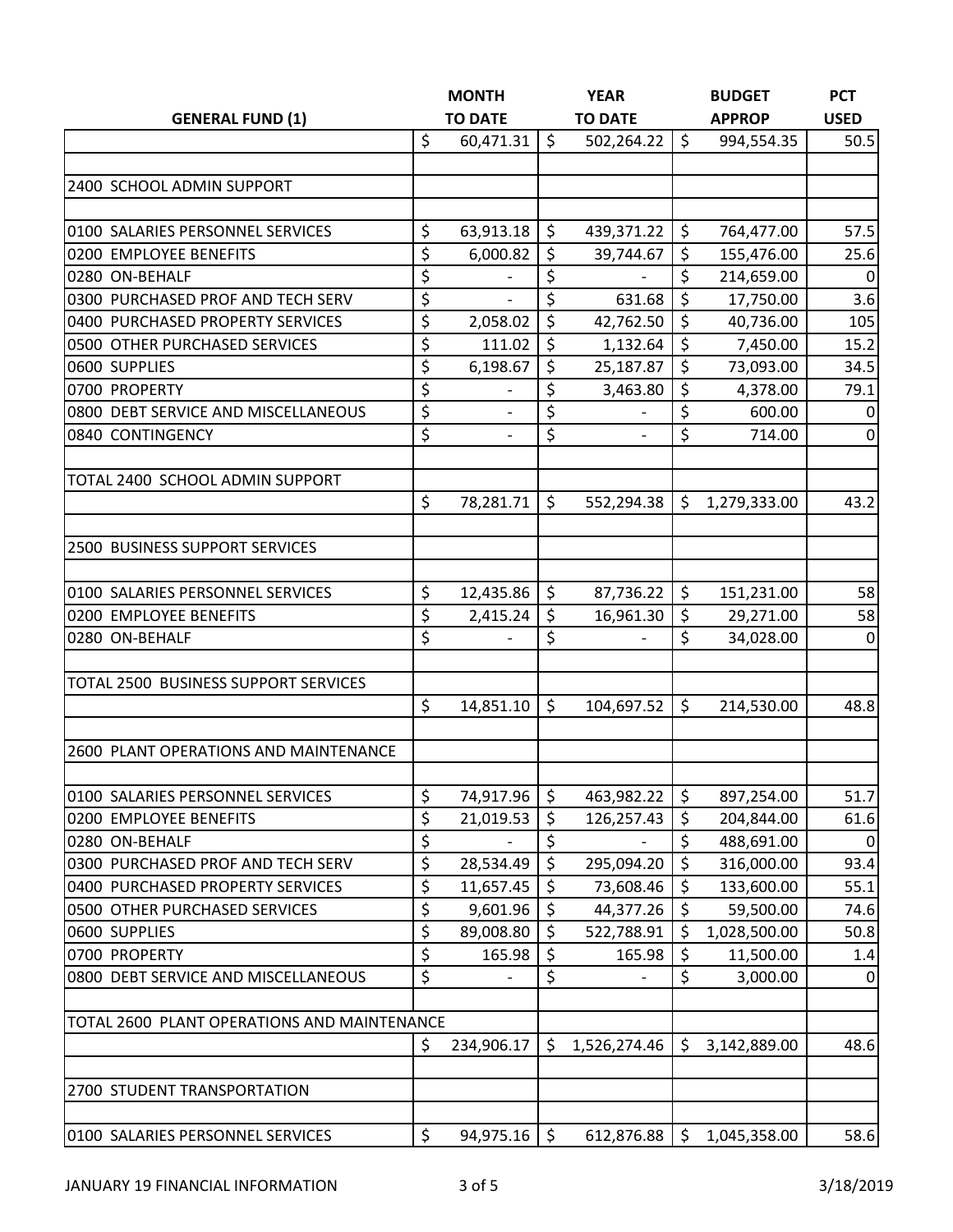|                                     | <b>MONTH</b>                   |         | <b>YEAR</b>              | <b>BUDGET</b>      | <b>PCT</b>  |
|-------------------------------------|--------------------------------|---------|--------------------------|--------------------|-------------|
| <b>GENERAL FUND (1)</b>             | <b>TO DATE</b>                 |         | <b>TO DATE</b>           | <b>APPROP</b>      | <b>USED</b> |
| 0200 EMPLOYEE BENEFITS              | \$<br>27,578.96                | $\zeta$ | 175,185.74               | \$<br>342,297.00   | 51.2        |
| 0280 ON-BEHALF                      | \$                             | \$      |                          | \$<br>417,520.00   | 0           |
| 0300 PURCHASED PROF AND TECH SERV   | \$<br>1,645.75                 | $\zeta$ | 17,824.93                | \$<br>6,050.00     | 294.6       |
| 0400 PURCHASED PROPERTY SERVICES    | \$<br>1,590.24                 | $\zeta$ | 5,293.94                 | \$<br>2,500.00     | 211.8       |
| 0500 OTHER PURCHASED SERVICES       | \$<br>226.50                   | $\zeta$ | 96,077.06                | \$<br>68,400.00    | 140.5       |
| 0600 SUPPLIES                       | \$<br>48,248.05                | $\zeta$ | 269,689.31               | \$<br>501,000.00   | 53.8        |
| 0700 PROPERTY                       | \$<br>(10, 479.54)             | \$      | 17,753.06                | \$<br>50,000.00    | 35.5        |
| 0800 DEBT SERVICE AND MISCELLANEOUS | \$                             | \$      |                          | \$                 | $\mathbf 0$ |
| TOTAL 2700 STUDENT TRANSPORTATION   |                                |         |                          |                    |             |
|                                     | \$<br>163,785.12               | \$      | 1,194,700.92             | \$<br>2,433,125.00 | 49.1        |
| 5100 DEBT SERVICE                   |                                |         |                          |                    |             |
| 0800 DEBT SERVICE AND MISCELLANEOUS | \$<br>45,000.00                | \$      | 109,402.88               | \$<br>500,000.00   | 21.9        |
| TOTAL 5100 DEBT SERVICE             |                                |         |                          |                    |             |
|                                     | \$<br>45,000.00                | $\zeta$ | 109,402.88               | \$<br>500,000.00   | 21.9        |
| 5200 FUND TRANSFERS                 |                                |         |                          |                    |             |
| 0900 OTHER ITEMS                    | \$<br>$\blacksquare$           | \$      | 26,009.00                | \$<br>75,000.00    | 34.7        |
| TOTAL 5200 FUND TRANSFERS           |                                |         |                          |                    |             |
|                                     | \$                             | \$      | 26,009.00                | \$<br>75,000.00    | 34.7        |
| 5300 CONTINGENCY                    |                                |         |                          |                    |             |
| 0840 CONTINGENCY                    | \$<br>$\overline{\phantom{a}}$ | \$      | $\overline{\phantom{a}}$ | \$<br>2,089,302.95 | $\pmb{0}$   |
| TOTAL 5300 CONTINGENCY              |                                |         |                          |                    |             |
|                                     | \$                             | \$      |                          | \$<br>2,089,302.95 | $\pmb{0}$   |
| <b>TOTAL EXPENDITURES</b>           |                                |         |                          |                    |             |
|                                     | \$1,661,185.57                 |         | \$11,150,288.21          | \$27,914,316.30    | 39.9        |
| <b>TOTAL FOR GENERAL FUND (1)</b>   |                                |         |                          |                    |             |
|                                     | \$<br>186,080.88               | \$      | 5,396,494.73             | \$<br>-            | $\mathbf 0$ |